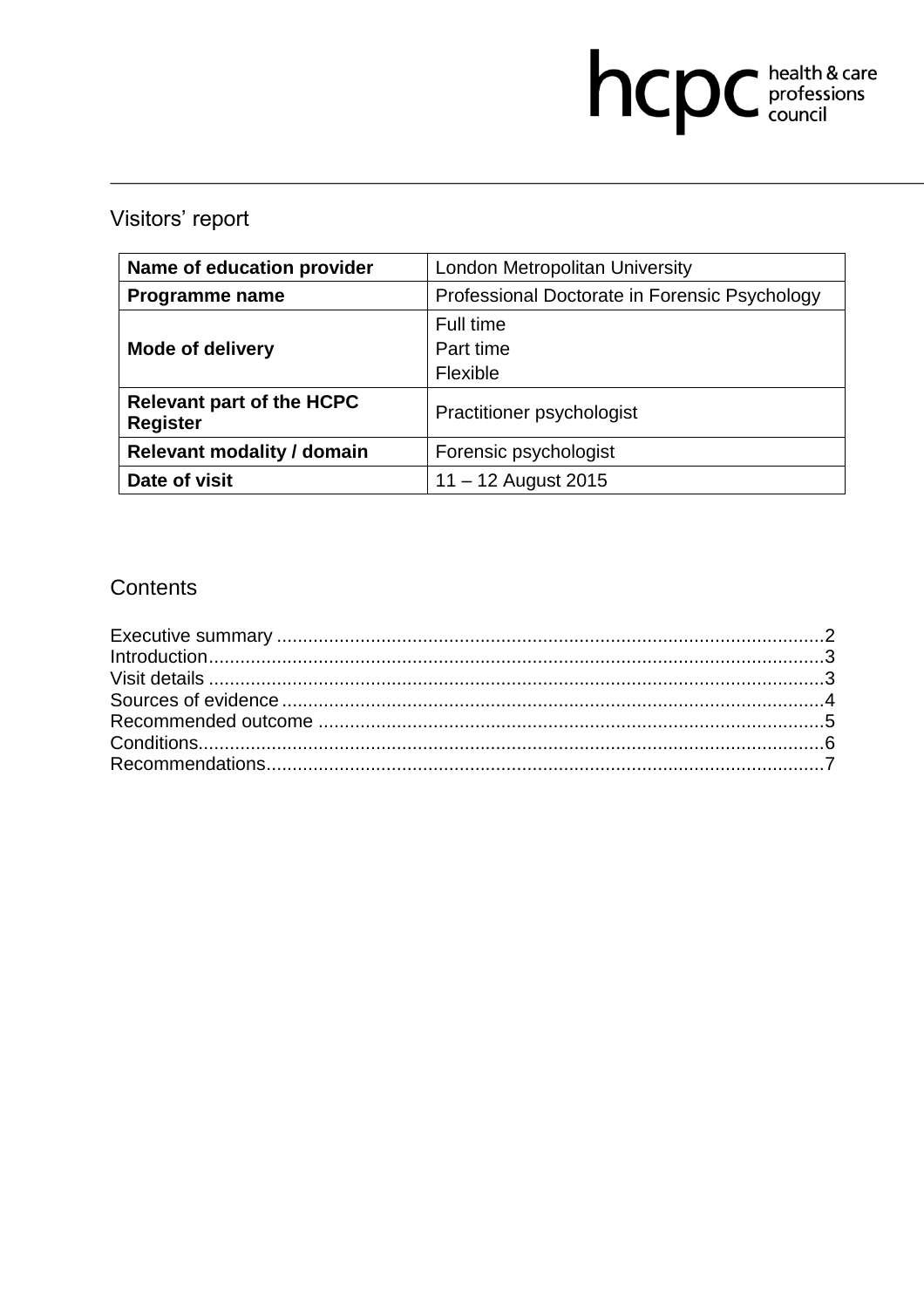#### Executive summary

The Health and Care Professions Council (HCPC) approve educational programmes in the UK which health and care professionals must complete before they can apply to be registered with us. We are a statutory regulator and our main aim is to protect the public. We currently regulate 16 professions. All of these professions have at least one professional title which is protected by law. This means that anyone using the title 'practitioner psychologist' or 'forensic psychologist' must be registered with us. The HCPC keep a register of health and care professionals who meet our standards for their training, professional skills, behaviour and health.

The visitors' report which follows outlines the recommended outcome made by the visitors on the approval of the programme. The education provider has until 14 September to provide observations on this report. This is independent of meeting any conditions. The report and any observations received will be considered by the Education and Training Committee (Committee) on 24 September 2015. At this meeting, the Committee will accept, reject or vary the visitors' recommended outcome. If necessary, the Committee may decide to vary the conditions.

The education provider is due to redraft and resubmit documentary evidence in response to the conditions outlined in this report by 1 September 2015. The visitors will consider this response and make a separate recommendation to the Committee on the approval of the programme. It is anticipated that this recommendation will be made to the Committee on 24 September 2015.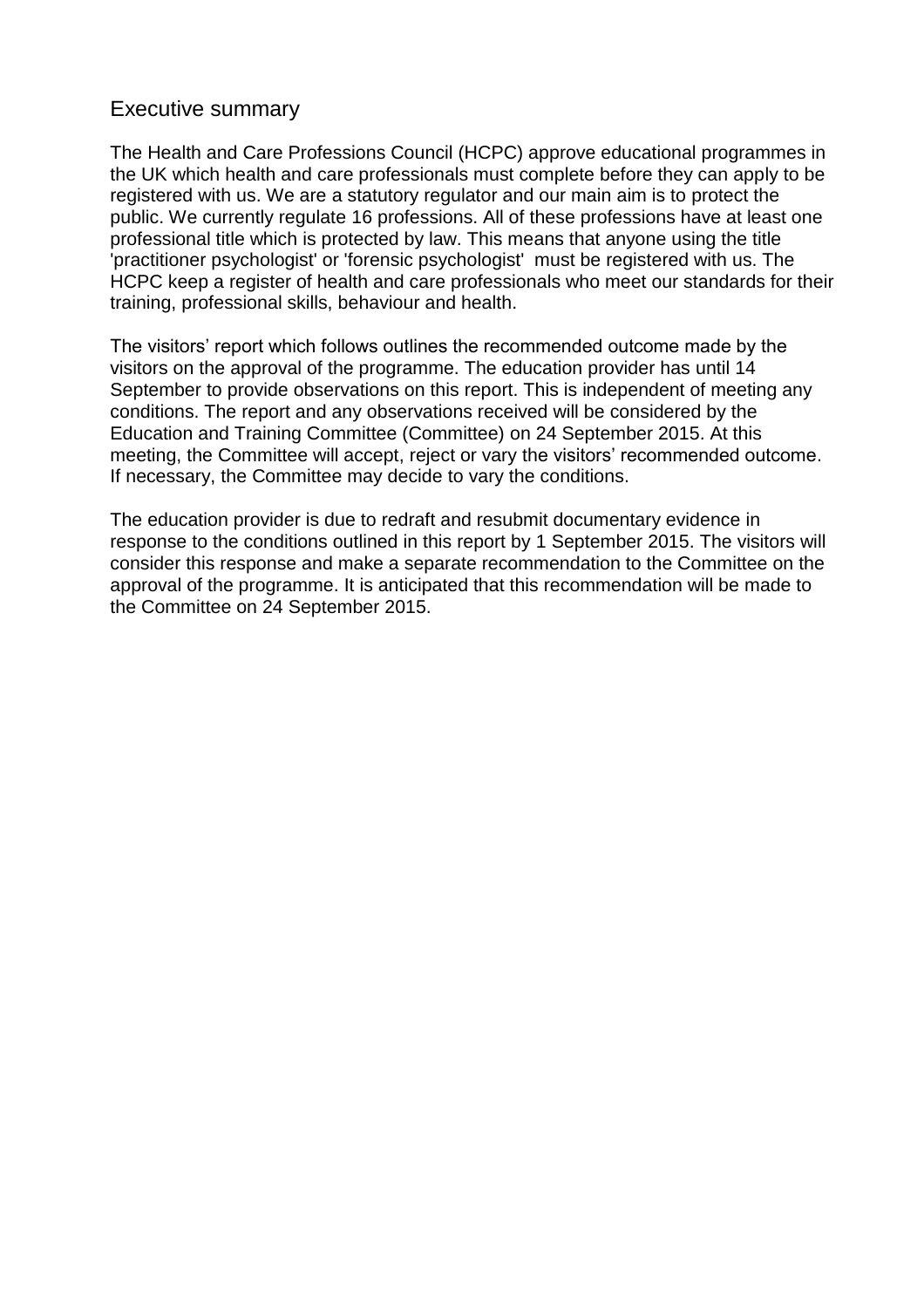#### **Introduction**

The HCPC visited the programme at the education provider as it was a new programme which was seeking HCPC approval for the first time. This visit assessed the programme against the standards of education and training (SETs) and considered whether those who complete the programme meet the standards of proficiency (SOPs) for their part of the Register.

This visit was an HCPC only visit. The education provider and validating body did not validate or review the programme at the visit and the professional body did not consider their accreditation of the programme. The education provider supplied an independent chair and secretary for the visit.

#### Visit details

| Name and role of HCPC visitors               | Frances Ashworth (Lay visitor)                    |  |  |
|----------------------------------------------|---------------------------------------------------|--|--|
|                                              | Emcee Chekwas (Forensic psychologist)             |  |  |
|                                              | George Delafield (Forensic psychologist)          |  |  |
| HCPC executive officer (in attendance)       | Alex Urquhart                                     |  |  |
| Proposed student numbers                     | Four per cohort, one cohort per year              |  |  |
| Proposed start date of programme<br>approval | 1 February 2016                                   |  |  |
| Chair                                        | Richard Skues (London Metropolitan<br>University) |  |  |
| Secretary                                    | Nikki Szaeo (London Metropolitan<br>University)   |  |  |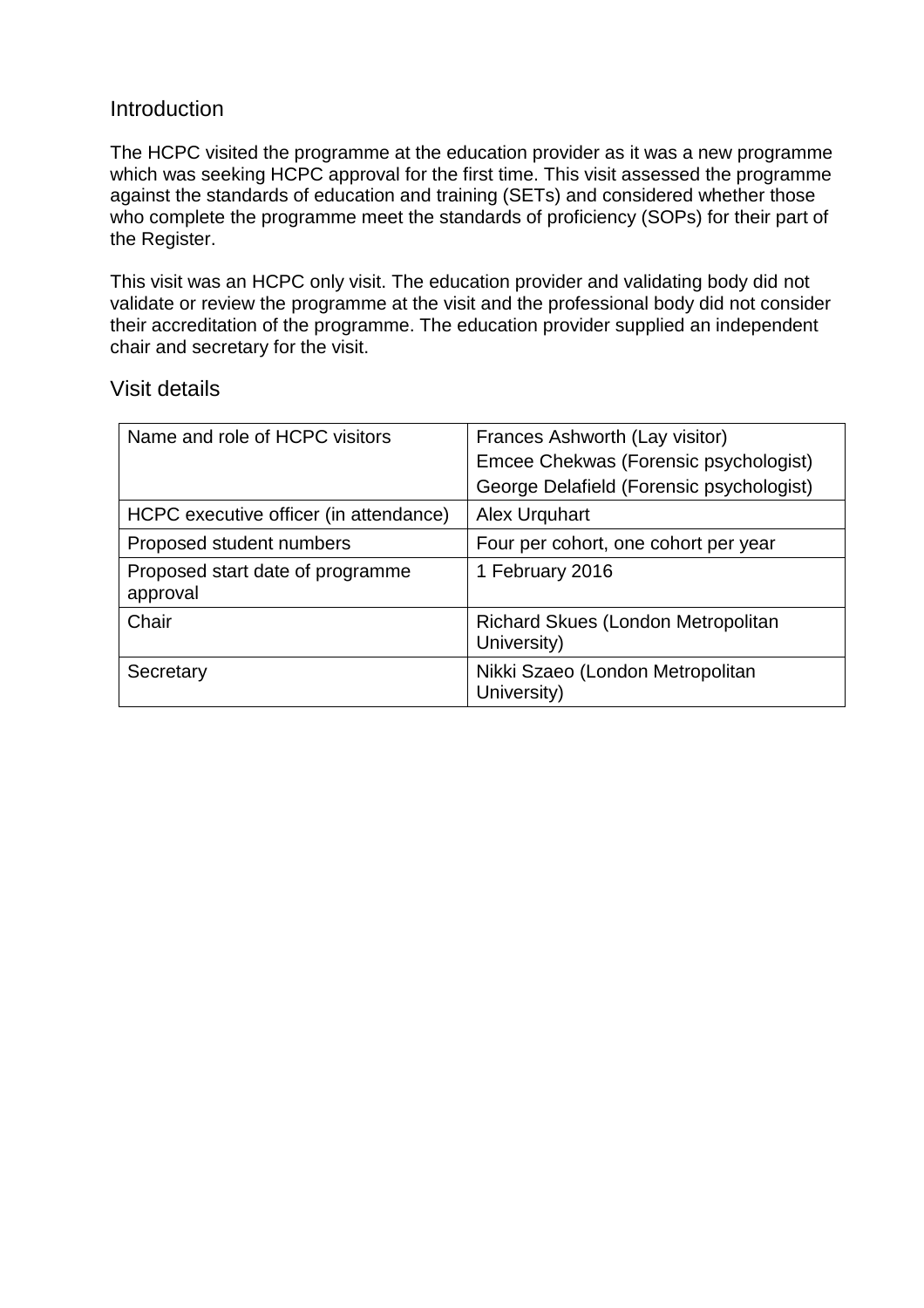# Sources of evidence

Prior to the visit the HCPC reviewed the documentation detailed below, sent by the education provider:

|                                                                                       | Yes | No. | N/A |
|---------------------------------------------------------------------------------------|-----|-----|-----|
| Programme specification                                                               |     |     |     |
| Descriptions of the modules                                                           |     |     |     |
| Mapping document providing evidence of how the<br>education provider has met the SETs |     |     |     |
| Mapping document providing evidence of how the<br>education provider has met the SOPs |     |     |     |
| Practice placement handbook                                                           |     |     |     |
| Student handbook                                                                      |     |     |     |
| Curriculum vitae for relevant staff                                                   |     |     |     |
| External examiners' reports from the last two years                                   |     |     |     |

The HCPC did not review descriptions of the modules prior to the visit as the documentation does not exist as this is not a taught programme.

The HCPC did not review external examiners' reports from the last two years prior to the visit as there is currently no external examiner as the programme is new.

During the visit the HCPC saw the following groups or facilities:

|                                                                                                  | Yes | No. | N/A |
|--------------------------------------------------------------------------------------------------|-----|-----|-----|
| Senior managers of the education provider with<br>responsibility for resources for the programme |     |     |     |
| Programme team                                                                                   |     |     |     |
| Placements providers and educators / mentors                                                     |     |     |     |
| <b>Students</b>                                                                                  |     |     |     |
| Service users and carers                                                                         |     |     |     |
| Learning resources                                                                               |     |     |     |
| Specialist teaching accommodation<br>(eg specialist laboratories and teaching rooms)             |     |     |     |

The HCPC met with a student from the MSc Forensic Psychology programme, as the programme seeking approval currently does not have any students enrolled on it.

The HCPC did not meet with the placement providers and educators as the programme is currently seeking approval and for the proposed programme students organise their own placement providers prior to the application process.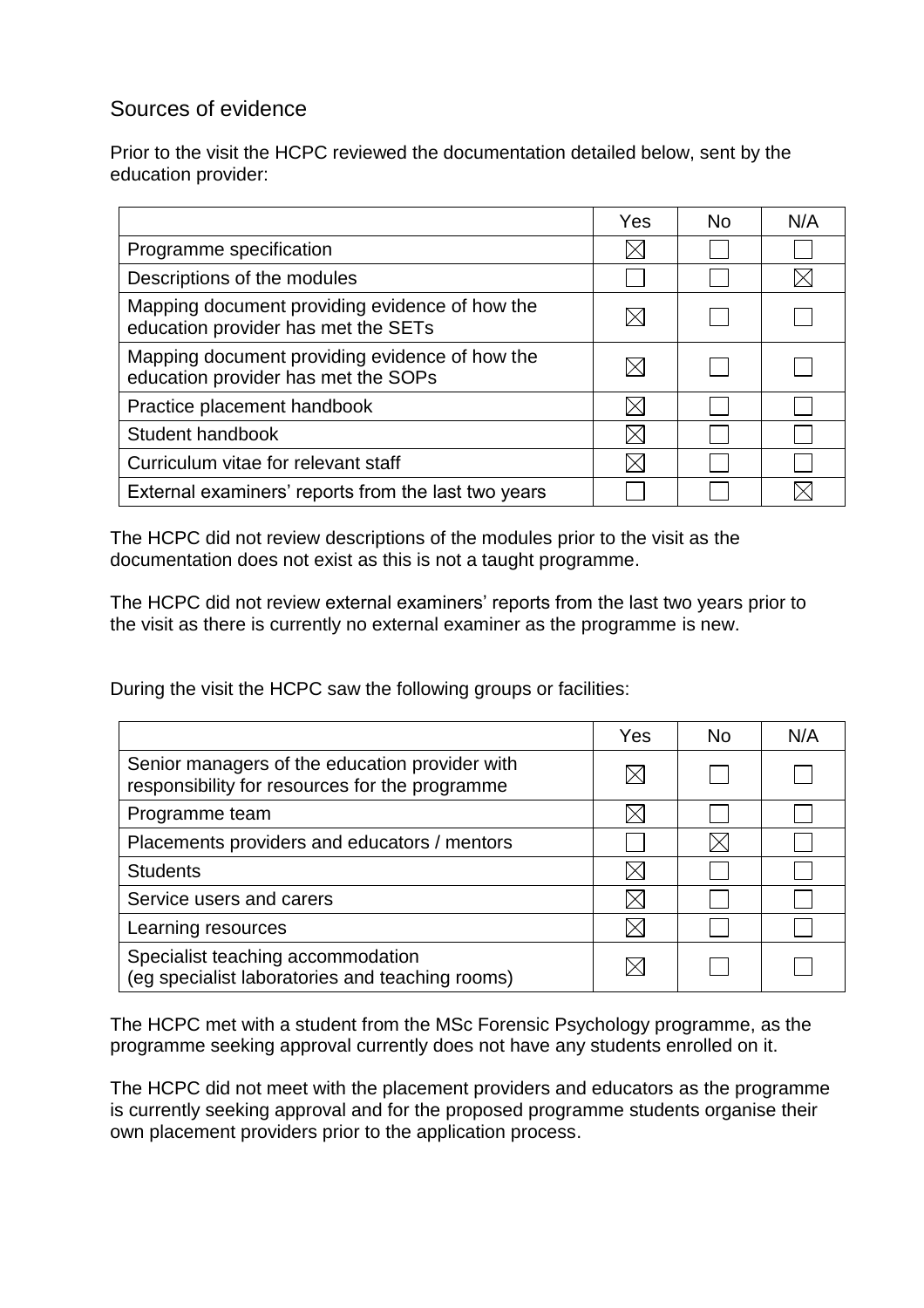#### Recommended outcome

To recommend a programme for approval, the visitors must be satisfied that the programme meets all of the standards of education and training (SETs) and that those who complete the programme meet our standards of proficiency (SOPs) for the relevant part of the Register.

The visitors agreed to recommend to the Education and Training Committee that a condition is set on the programme, which must be met before the programme can be approved.

The visitors agreed that 57 of the SETs have been met and that conditions should be set on the remaining SET.

Conditions are requirements that the education provider must meet before the programme can be approved. Conditions are set when certain standards of education and training have not been met or there is insufficient evidence of the standard being met.

The visitors have also made a recommendation for the programme.

Recommendations are observations on the programme or education provider which do not need to be met before the programme can be approved. Recommendations are made to encourage further enhancements to the programme, normally when it is felt that the particular standard of education and training has been met at, or just above the threshold level.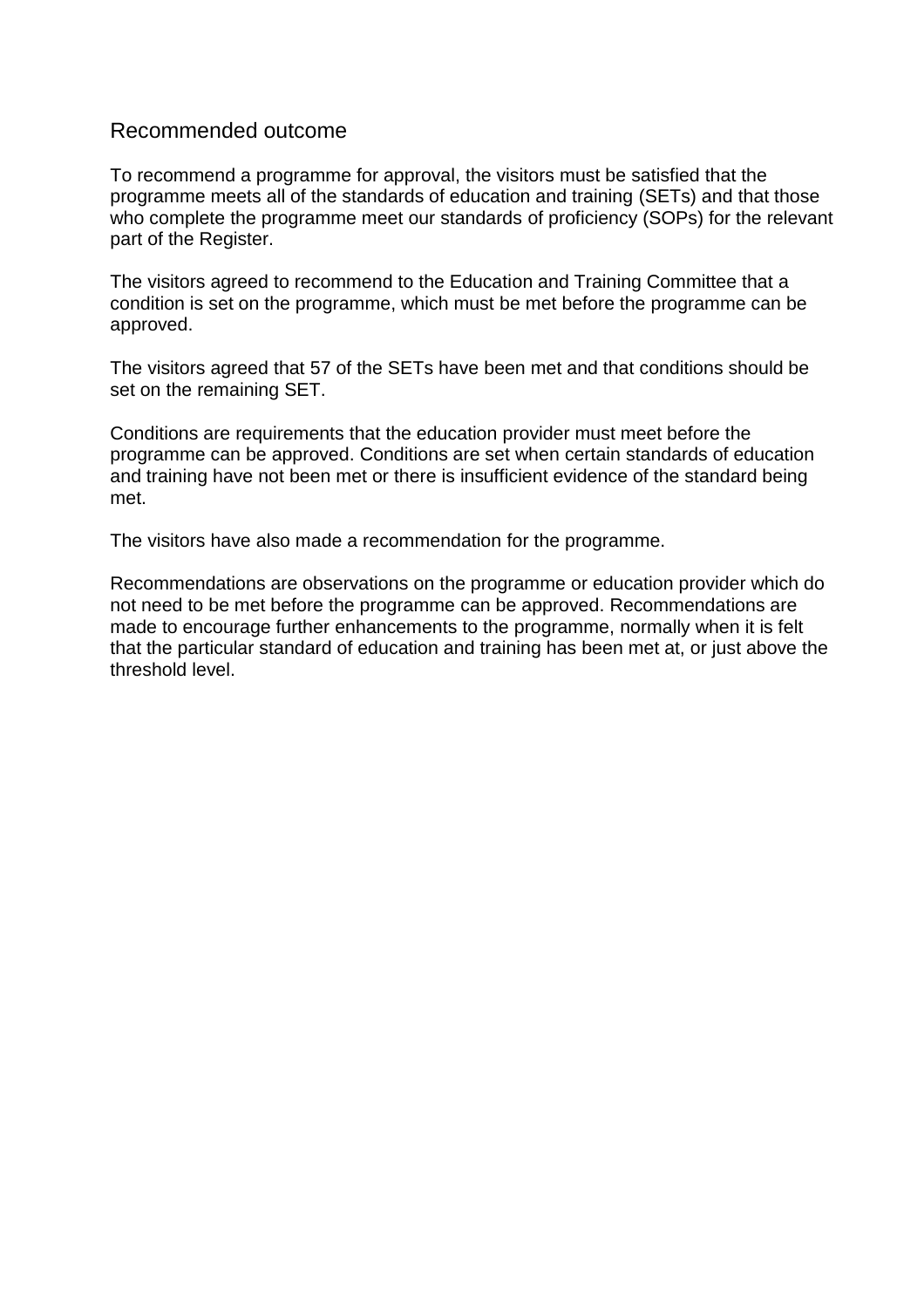# **Conditions**

#### **5.9 Practice placement educators must be appropriately registered, unless other arrangements are agreed.**

**Condition:** The education provider must revise the documentation to ensure that the expectations and requirements for practice placement supervisors are clear to applicants and placement staff.

**Reason:** For this standard the visitors were directed to the placement handbook, where on page 8 it states that "It is a requirement of the HCPC that all placement supervisors are registered with their professional body" the visitors noted that this is an incorrect statement and should be removed from the documentation. The HCPC does not stipulate that practice placement educators are required to be registered with the professional body, however the HCPC does state that they must be appropriately registered, unless other arrangements are agreed. The programme team explained that applicants are responsible for arranging their placement and agreeing a placement supervisor as part of the application process. The programme team than stated that they would expect a practice supervisor to be an HCPC registered forensic psychologist. The visitors noted that this was not clear in the documentation and therefore require the education provider to revise the documentation to accurately reflect the education providers expectations and requirements about the level of qualification and registration of placement supervisors clear to students and placement staff.